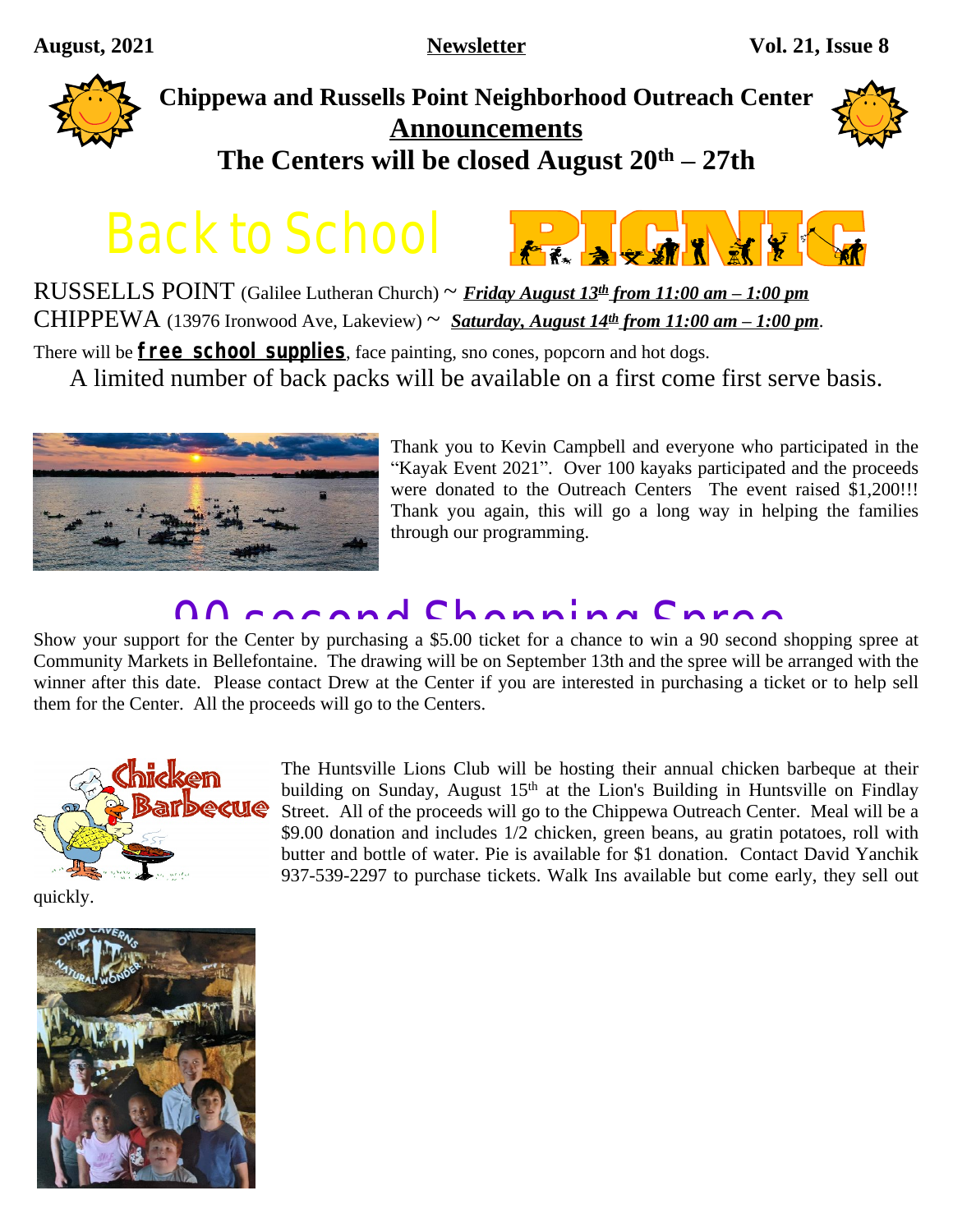# **Ohio Caverns**

For about an hour, the kids learned and explored the white crystal formations and learned about the local geology and the cavern environment.









 $\overline{a}$ The top two kids from each center that have put in the most hours doing neighborhood clean-up, summer reading and summer tutoring will go on a trip of their choice before school starts. In the past these places have included Kings Island, Cedar Point, Zoombezi Bay, The Columbus Zoo and Get Air Trampoline Park. The race is close, and some kids are only separated by a few minutes. The activities will run up until Friday, August 13<sup>th</sup> and then the winners will be announced.

The homework help program will begin at the Chippewa and Russells Point Centers on *Wednesday, August 18th* . The program will be offered at Chippewa Monday through Friday from 3:30 – 5:30 pm. The Russells Point Center at Galilee will offer assistance on Monday and Wednesday evenings from 6:00 – 7:30 pm.

#### **Upcoming Events at Chippewa**

- **Back to School Picnic**  $\sim$  *<u>Saturday, August 14<sup>th</sup> from 11:00 am 1:00 pm.</u>*
- **Homework Help ~** *Monday through Friday from 3:30 5:30 pm, beginning Wednesday, August 18th .*

### **Upcoming Events at Galilee**

- **Back to School Picnic**  $\sim$  *Friday August 13<sup>th</sup> from 11:00 am 1:00 pm*
- **Homework Help ~** *Monday and Wednesdays from 6:00 7:30 pm beginning Wednesday, August 18th .*

### **Thank You!!**

- ► Kevin Campbell and everyone who contributed to the "2021 Kayak Event"
- ► Padrone's Pizza for continuing to donate 2 pizzas for the kids each week.
- ► Tony Todd and Patsy Watkins for their monetary donation.
- ►All the volunteers who provided dinner, drinks and dessert to the families at RP on Wednesday evenings.

### **Happy Birthday!**

 $\bullet$  Kylee Pallaschke & Aubree Davis ~ 1<sup>st</sup>  $\bullet$  Kelsey Gammon ~ 9<sup>th</sup>  $\bullet$  Erin Whitcher ~ 11<sup>th</sup>  $\bullet$  $\bullet$  Mariska Harris ~ 29<sup>th</sup>  $\bullet$  Madison and Micaela Holbrook ~ 30<sup>th</sup>  $\bullet$  Michelle Scott ~ 31<sup>st</sup>